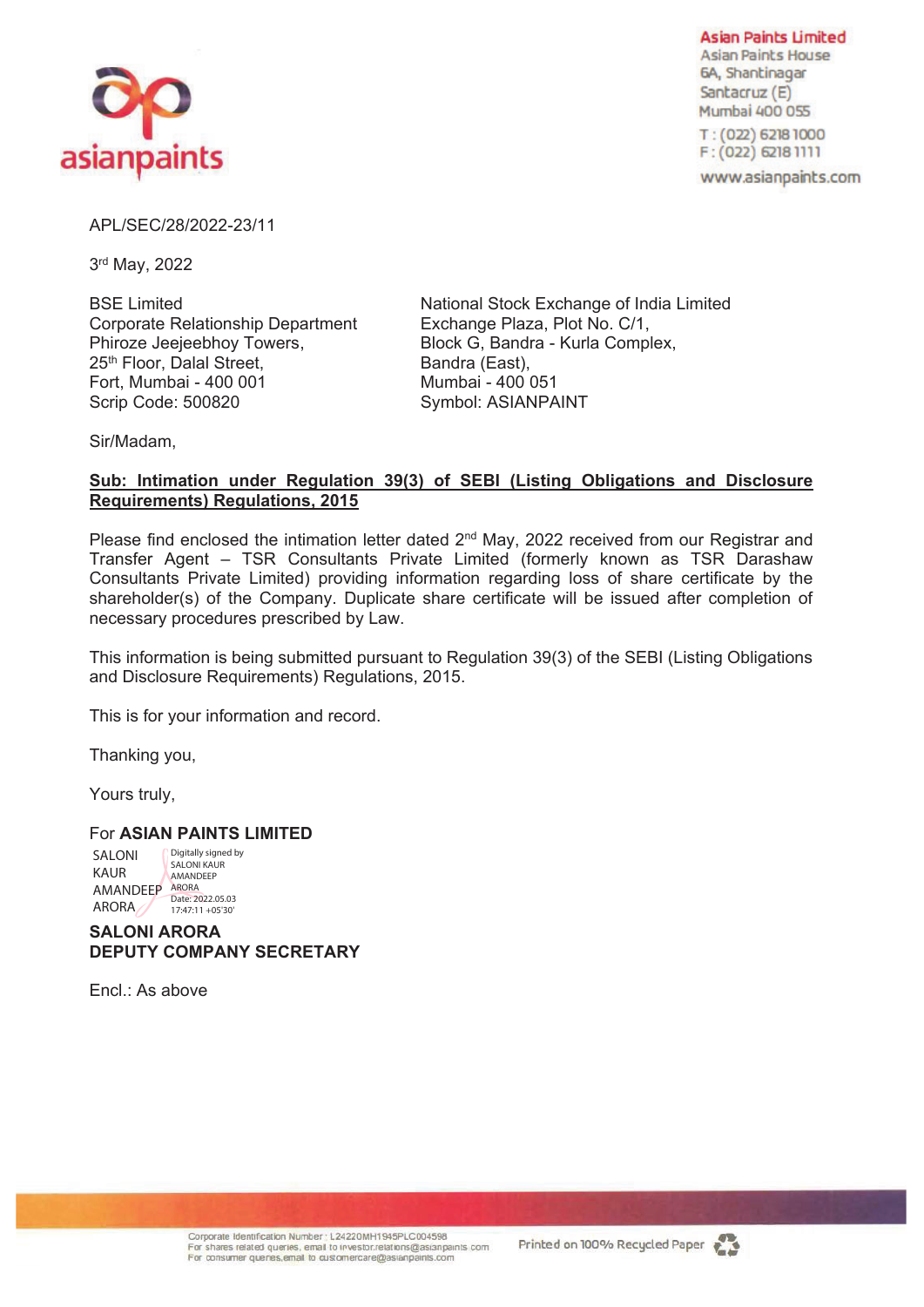

**BSE LIMITED** Date :- 02/05/2022 **PHIROZE JEEJEEBHOY TOWERS DALAL STREET FORT MUMBAI MAHARASHTRA INDIA 400001** 

#### **Attn : The Secretary of Stock Exchange**

Dear Sir[s]/Madam,

UNIT : Asian Paints Limited RE : LOSS OF SHARE CERTIFICATES.

We have to advise you to put the appended Notice regarding loss of Certificate[s] for attention of the Members of the Exchange, with instructions that they communicate to us immediately if they are in a position to give us information relating to any transaction or whereabouts of the original certificate[s].

> **TSR CONSULTANTS PRIVATE LIMITED** (Subsidiary of Link Intime India Private Limited) C-101, 1st Floor, 247 Park, Lal Bahadur Shastri Marg, Vikhroli (West), Mumbai - 400083 CIN - U74999MH2018PTC307859Tel.: +91 22 6656 8484 Fax : +91 22 6656 8494 E-mail [: csg-unit@tcplindia.co.in](mailto:csg-unit@tcplindia.co.in) Website : www. [https://www.tcplindia.co.in](http://www.tsrdarashaw.com/)

Business hours Monday to Friday 10.00 a.m. to 3.30 p.m